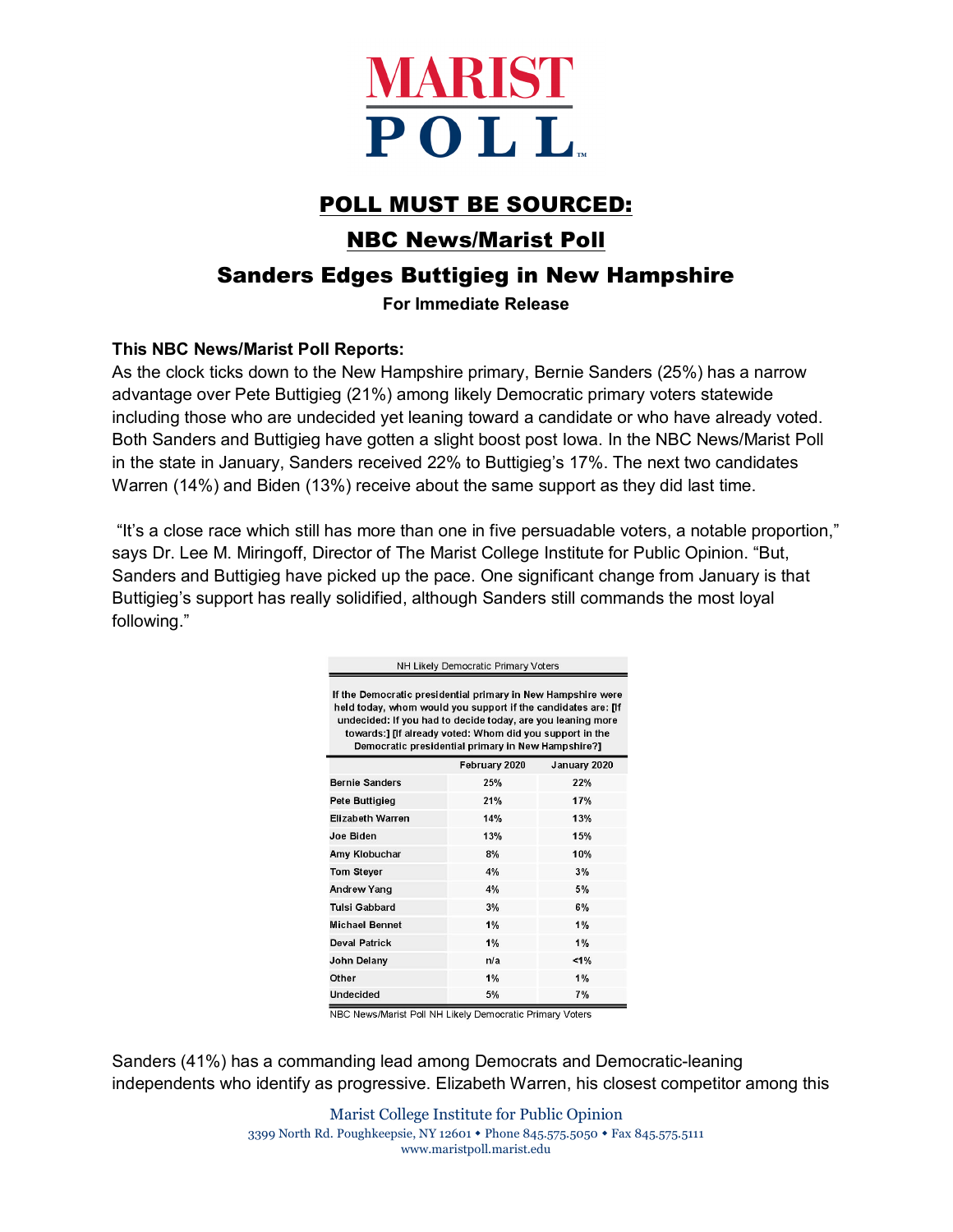group receives 22% followed by Buttigieg with 15%. Among those who identify as moderate, Buttigieg (30%) is +8 points over Biden (22%). Biden (26%) and Butigieig (24%) were in a statistical tie in last month's survey. Klobuchar currently receives 15% among this group.

Sanders (35%) outpaces his rivals among likely Democratic voters under the age of 45. 18% of these voters support Warren, and 17% are for Buttigieg. Of note, more than four in ten members of Millennials and Gen Z (42%) are for Sanders. Among likely Democratic voters over the age of 45, Buttigieg (24%) is ahead of Sanders (18%) and Biden (16%).

Sanders (28%) has a double-digit lead over his closest competitor, Buttigieg (18%), among men. Buttigieg (24%) and Sanders (22%) are competitive among likely Democratic primary voters who are women.

62% of likely Democratic primary voters with a candidate preference, up from 56% previously, strongly support their choice of candidate. Supporters of Sanders (73%) are most enthusiastic. Buttigieg enjoys a boost. 63% of those in Buttigieg's camp, up from 44% previously, say they strongly support him. 60% of Biden backers say they will not waiver in their commitment. This is up slightly from 56%. A majority of those who are currently for Warren (56%) are firmly committed to her compared with 53% in January.

Half of likely Democratic primary voters (50%) say it is more important to have a nominee who has the best chance of defeating President Donald Trump in November than to have a nominee who is closest to them on the issues (42%). Not surprisingly, 58% of Democrats likely to vote in the primary say their priority is electability. In contrast, 51% of independents likely to cast a ballot in the Democratic primary believe it is more important to nominate a candidate who aligns with their views on the issues.

Among those who favor electability, Buttigieg (23%) and Biden (20%) are competitive. Sanders has 19% to 13% for Warren and 10% for Klobuchar. Sanders (30%) leads Buttigieg (20%) by 10 points among those who consider positions on the issues to be more important. Warren is the only other candidate who receives support in double digits (15%) among these voters.

On the Republican side, Trump trounces his primary opponents. Among likely Republican primary voters including those who are undecided yet leaning toward a candidate or who have already voted, Trump (88%) outpaces Bill Weld (7%) and Joe Walsh (1%).